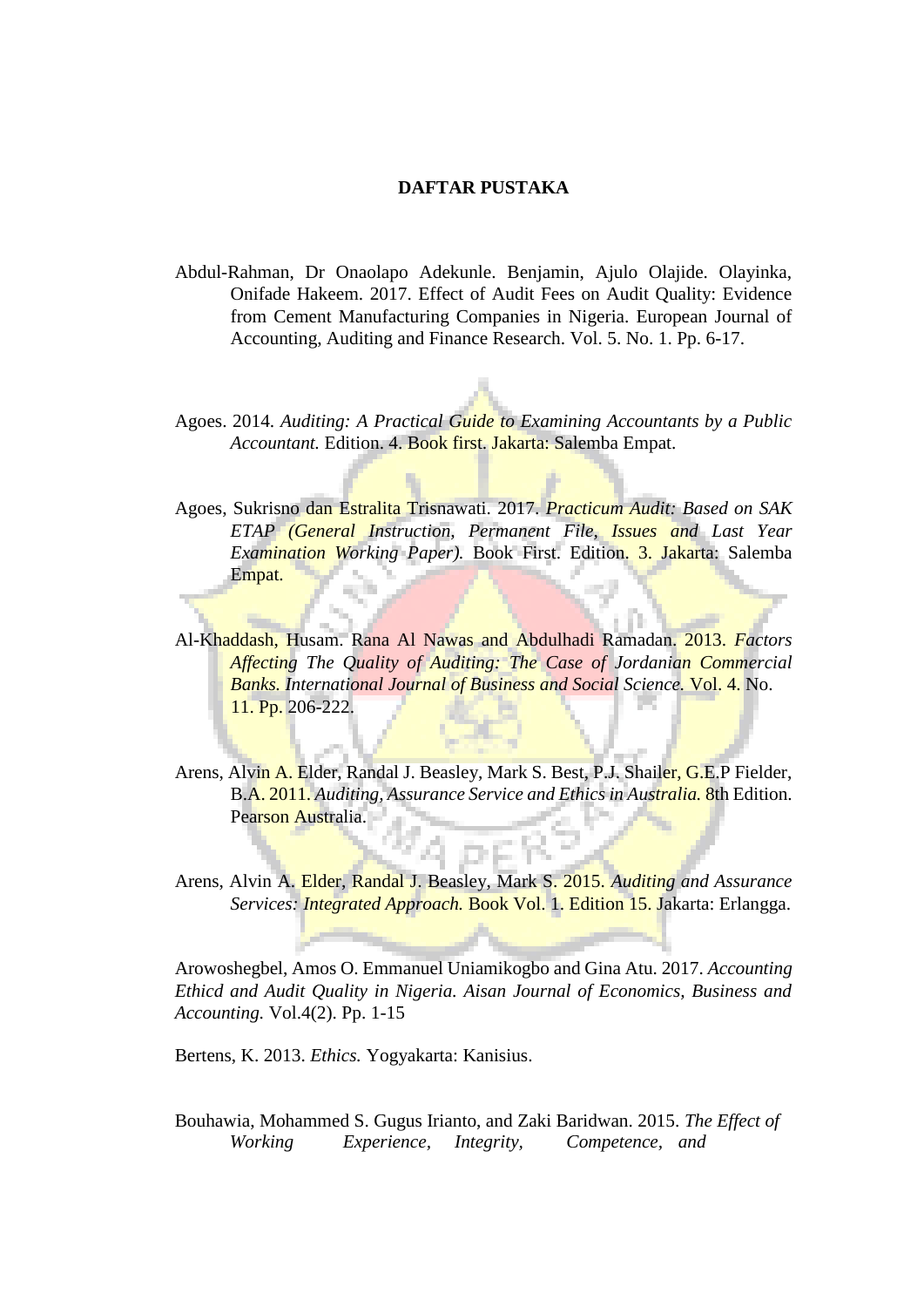*Organizational Commitment on Audit Quality (Survey State Owned Companies in Libya). IOSR Journal of Economics and Finance (IOSR-JEF)*.Volume 6. Pp. 6067.

- Cahan, Steven F. and Jerry Sun. 2014. *The Effect of Audit Experience on Audit Fees and Audit Quality. Journal of Accounting, Auditing & Finance.* Pp. 1- 23.
- Christensen, Brant E. Steven M. Glover. Thomas C. Omer, Marjorie K. Shelley. 2015. *"Understanding Audit Quality: Insights from Audit Professionals and Investors".*

DeAngelo, L.E. (1981). *Auditor size and audit quality. Journal of Accounting and Economics,* 3(3), 183-199. 13. SE

Enofe, A.O. C. Nbgame Okunega and Ediae O.O. 2013. *Audit Quality and Auditors Independence in Nigeria: An Empirical Evaluation. Research Journal of Finance and Accounting.* Vol. 4. No. 11. Pp. 131-138.

Finance. detik. com. 2011. Skandal Penipuan Korporasi Terbesar Jepang oleh Olympus. [https://finance.detik.com/berita-ekonomi](https://finance.detik.com/berita-ekonomi-bisnis/d-1763010/skandal-penipuan-korporasi-terbesar-jepang-oleh-olympus)[bisnis/d1763010/skandal-penipuan-korporasi-terbesar-jepang-oleh](https://finance.detik.com/berita-ekonomi-bisnis/d-1763010/skandal-penipuan-korporasi-terbesar-jepang-oleh-olympus)[olympus](https://finance.detik.com/berita-ekonomi-bisnis/d-1763010/skandal-penipuan-korporasi-terbesar-jepang-oleh-olympus) [\(](https://finance.detik.com/berita-ekonomi-bisnis/d-1763010/skandal-penipuan-korporasi-terbesar-jepang-oleh-olympus)Diakses 13 Juli 2019)

Finance. detik. com. 2018. Bank Bukopin Permak Laporan Keuangan, Ini Kata BI dan OJK. [https://finance.detik.com/moneter/d-3994551/bank](https://finance.detik.com/moneter/d-3994551/bank-bukopin-permak-laporan-keuangan-ini-kata-bi-dan-ojk)[bukopinpermak-laporan-keuangan-ini-kata-bi-dan-ojk](https://finance.detik.com/moneter/d-3994551/bank-bukopin-permak-laporan-keuangan-ini-kata-bi-dan-ojk) (Diakses 16 Juli  $2019$ ).

- Francis, Jere R. 2011. *A Framework for Understanding and Researching Audit Quality. AUDITING: A Journal of Practice & Theory.* Vol. 30. No. 2. Pp. 125-152.
- Furiady dan Ratnawati. 2015. *"The Effect of Work Experiences, Competency, Motivation, Accountability and Objectivity towards Audit Quality". Procedia-Sosial and Behaviroal Siences.* Vol. 211. Pp. 328-335.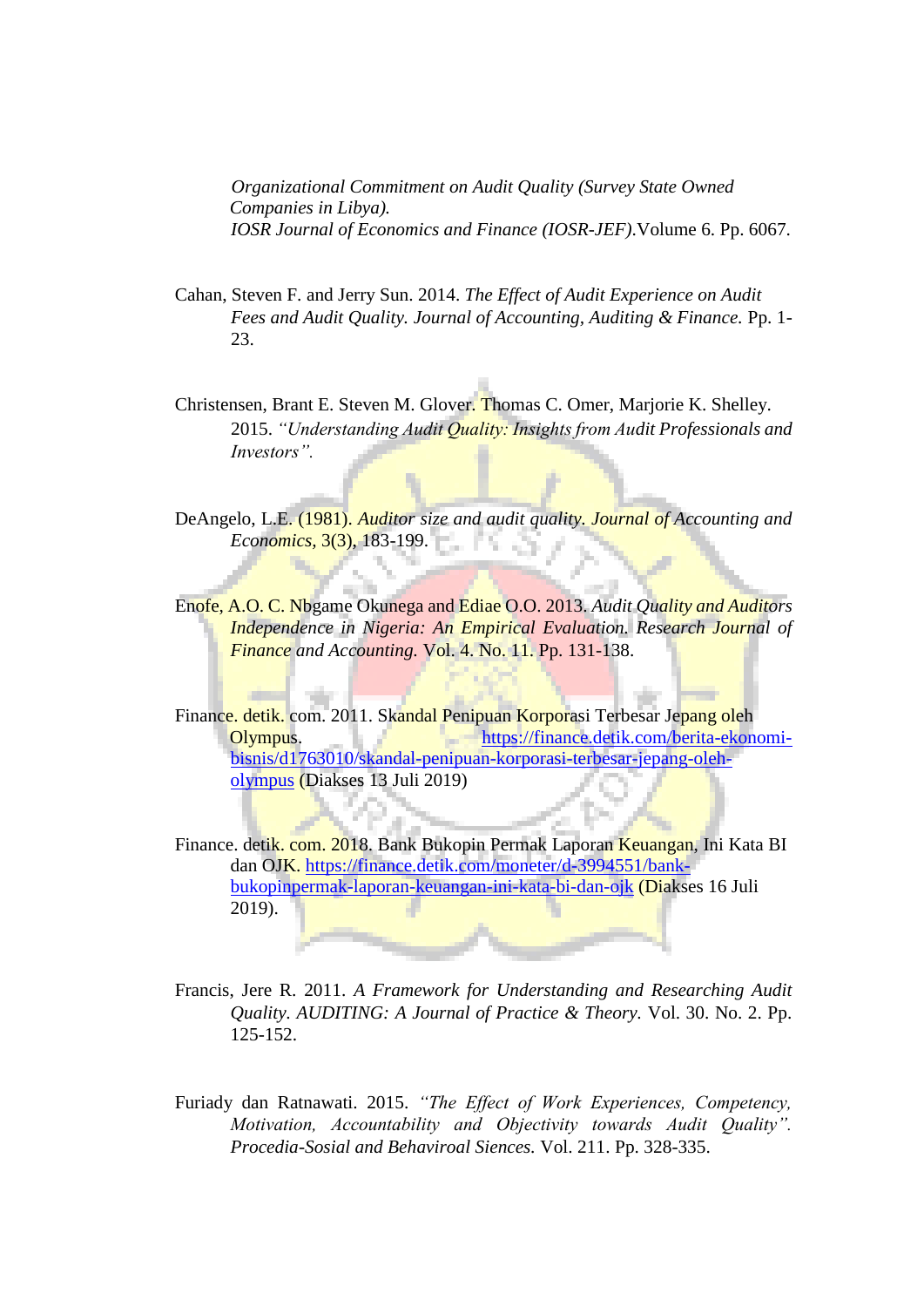- Ghozali, Imam. 2016. *Application of Multivariate Analysis with the SPSS Program. Edition. 8. Semarang: Diponegoro University Publishing Agency.*
- Godfrey, Jayne. Allan Hodgson, Ann Tarca, Jane Hamilton and Scott Holmes. 2010. *Accounting Theory. 7th Edition. Singapore: Craft Print International Ltd.*
- Gul, Ferdinand A. Donghui Wu dan Zhifeng Yang. 2013. *"Do Individual Auditors Affect Audit Quality? Evidence from Archival Data". The Accounting Review.* Journal of International Accounting Research of The American Accounting Association. Vol. 88, No. 6. Pp. 1993-2023.: November.
- Haeridistia, Nurlita. Fadjarenie, Agustin. 2019. The Effect Of Independence, Professional Ethics & Auditor Experience On Audit Quality. International Journal of Scientific & Technology Research. Vol. 8. Pp. 2.
- Hanjani, Andreani, 2014. *Effect of Auditor Ethics, Auditor Experience, Audit Fee, and Auditor Motivation Regarding Audit Quality (Study of KAP Auditors in Semarang).* Pp. 1-35.
- Harahap, Sofyan Sya fri. 2015. *Accounting Theory.* Revised Edition. 14. Jakarta: Rajawali Pers.
- Harrison Jr, Water T., Charles T. H. C. William T. dan Themin Suwardy. 2012. *Financial Accounting (International Financial Reporting Standards).* Vol. 1. Edition 8. Jakarta: Erlangga.
- Hery. 2017. *Auditing and Asurans: Accounting Audits Based on International Audit Standards (Integrated and Comprehensive Edition).* Jakarta: PT Grasindo.
- Ikatan Akuntansi Indonesia 2013. Standar Profesional Akuntan Publik (SPAP). Diperoleh dari http://www.iapi.or.id/.
- Iskak, J. 1997. *Effect of the size of the company, type of company, effectiveness*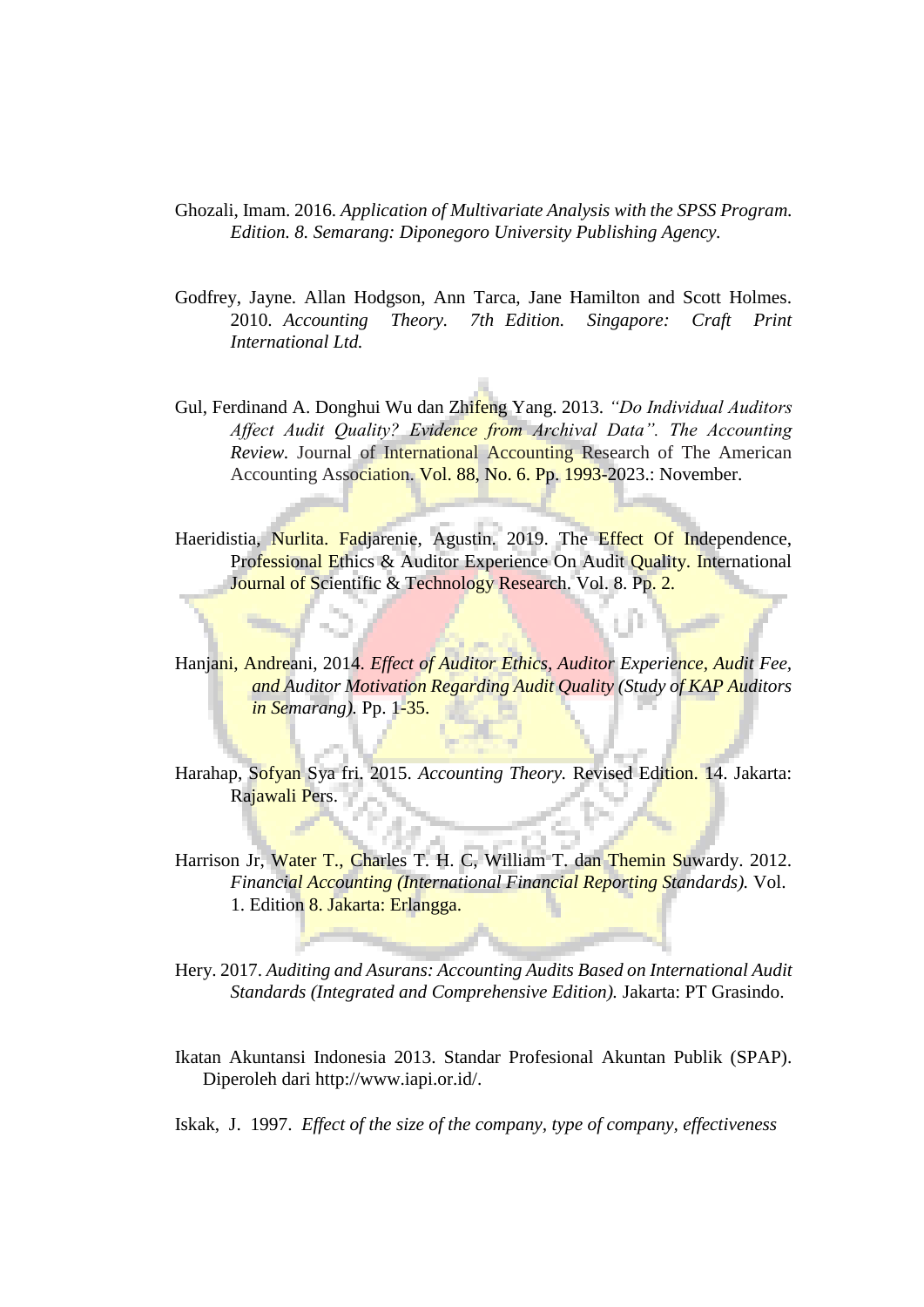*Company Internal Control and Length of Audit Time and Amount Office of Public Accountants Against Audit Fee. Thesis.* Yogyakarta: University Gajah Mada.

- Jaya, T.E. Irene, Choirul. 2016. *Skepticism, Time Limitation of Audit, Ethics of Professional Accountant and Audit Quality (Case Study in Jakarta, Indonesia). Review of Integrative Business and Economic Research.* Vol. 5. Pp. 173-182.
- Jelic, Milos. 2012. *The Impact of Ethics on Quality Audit Result. International Journal for Quality Research.* Vol. 6. No. 4. Pp. 333-342.
- Keuangan. kontan. co. id. 2018. Kasus SNP Finance, Sri Mulyani resmi jatuhkan sanksi ke Deloitte Indonesia. [https://keuangan.kontan.co.id/news/kasussnp](https://keuangan.kontan.co.id/news/kasus-snp-finance-sri-mulyani-resmi-jatuhkan-sanksi-ke-deloitte-indonesia)[finance-sri-mulyani-resmi-jatuhkan-sanksi-ke-deloitte-indonesia](https://keuangan.kontan.co.id/news/kasus-snp-finance-sri-mulyani-resmi-jatuhkan-sanksi-ke-deloitte-indonesia) (Diakses 6 Juli 2019)
- Kneckel. Robert. Gopal V. Krisnan dan Uma Velury. 2012. *"Audit Quality". Insight from Academic Literature.*
- Kuntari, Yeni., Anis Chariri dan Nurdhiana. 2017. *The Effect of Auditor Ethics, Auditor Experience, Audit Fees and Auditor Motivation on Audit Quality. Sriwijaya International Journal of Dynamic Economic and Business.* Vol.1  $(2)$ . Pp. 203-218.

Kumparan. 2019. Fakta-fakta Skandal Laporan Keuangan Garuda. [https://kumparan.com/@kumparanbisnis/fakta-fakta-skandal-laporankeuangan](https://kumparan.com/@kumparanbisnis/fakta-fakta-skandal-laporan-keuangan-garuda-1rMwNVMNWKZ)[garuda-1rMwNVMNWKZ](https://kumparan.com/@kumparanbisnis/fakta-fakta-skandal-laporan-keuangan-garuda-1rMwNVMNWKZ) [\(](https://kumparan.com/@kumparanbisnis/fakta-fakta-skandal-laporan-keuangan-garuda-1rMwNVMNWKZ)Diakses 16 Juli 2019).

- Kurniasih, Margi. 2014. *Effect of Audit Fee, Tenure Audit and Audit Rotation on Audit Quality (Empirical Study on Go Public Manufacturing Companies Listed on the Indonesia Stock Exchange 2008-2012).* Pp 154.
- Konvinna, Fransiska dan Betri. 2014. *Effect of Independence, Work Experience, Competence and Ethics of Auditors on Audit Quality (Case Study at the Public Accountant Office in the City of Palembang).* Pp. 1-12.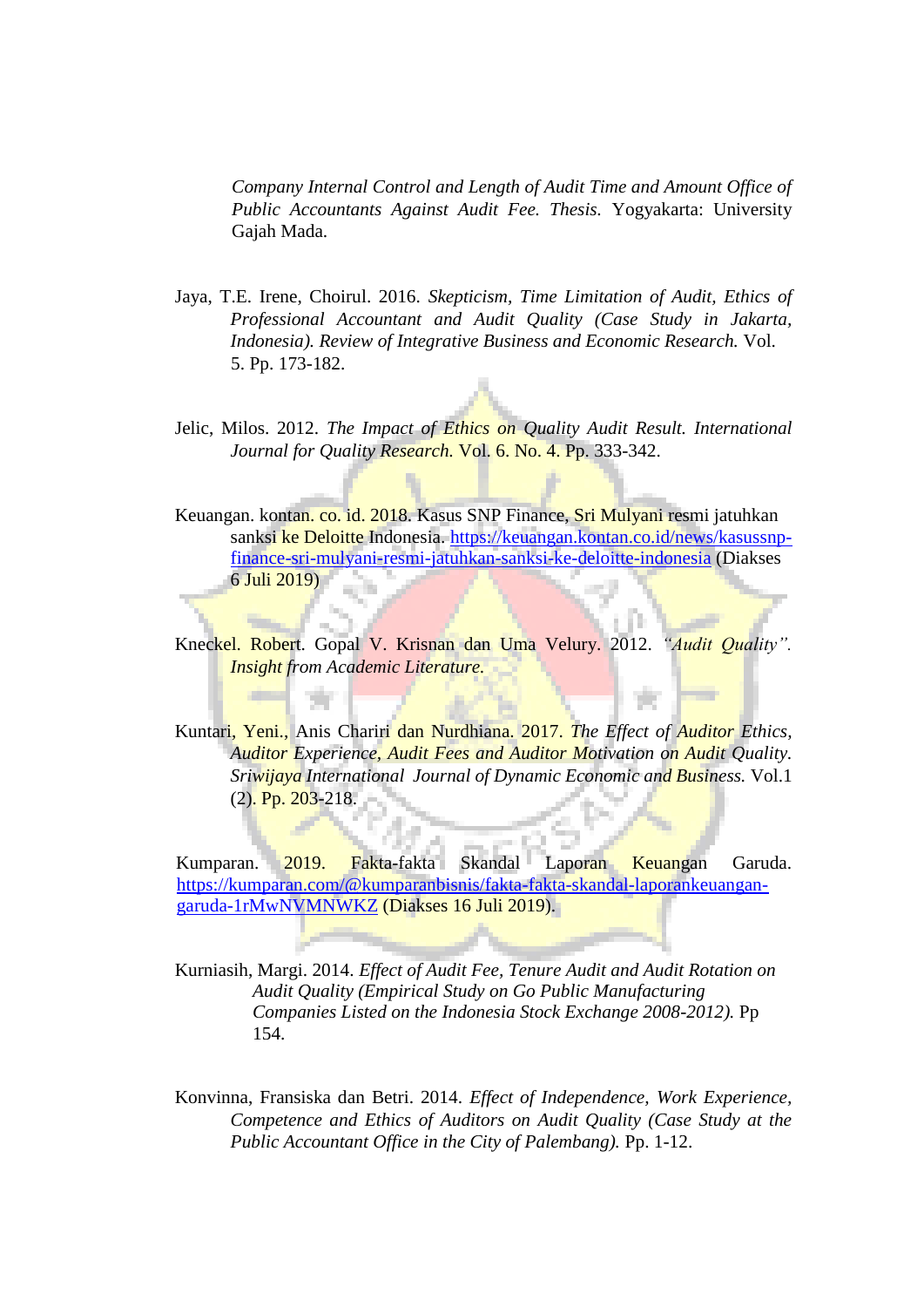- Liu, Siheng 2017. *An Empirical Study: Auditors' Characteristics and Audit Fee. Open Journal of Accounting.* Vol. 6. Pp. 52-70.
- Muni Amba., S. dan F. K. Al-Hajeri. (2013). *Determinants of audit fees in Bahrain: an empirical study. Journal of Finance and Accountancy Determinants of audit.*
- Nasrabadia, Aliasghar and Aliakbar Arbabianb. 2015. *The Effects of Professional Ethics and Commitment on Audit Quality. Management Science Letters.* Vol. 5. Pp. 1023-1028.
- Ningrum, G.S. dan Linda K.W. 2017. *Impact of Auditor's Work Experience, Objectivity, Integrity, Competency and Accountibility on Audit Quality. Journal of Economics & Business.* Vol. 01. Pp. 019-033.
- Patrick, Zayol and Kukeng Vitalis. 2017. *Effect of Auditor Independence on Audit Quality: A Review of Literature. International Journal of Business and Management Invention.* Volume 6 (3). Pp. 51-59.
- Rahmina, Listya Yuniastuti dan Sukrisno Agoes. 2014. *Influence of Auditor Independence, Audit Tenure and Audit Fee on Audit Quality of Members of Capital Market Accountant Forum in Indonesia. Procedia-Social and Behavioral Sciences.* Vol. 164. Pp. 324-331.
- Ryan, T. (2013). Sample Size Determination and Power. John Wiley and Sons.
- Sekaran, Uma dan Bougie Roger. 2017. *Research Methods for Business.* Edition. 6. Jakarta: Salemba Empat.
- Scott, William R. 2009. *Financial Accounting Theory. 6th edition. Pearson Canada Inc.*
- Skinner, Douglas J and Srinivasan S. 2011*. Audit Quality and Auditor Reputation: Evidence from Japan. The University. Chicago Booths School of Business. Working Paper.*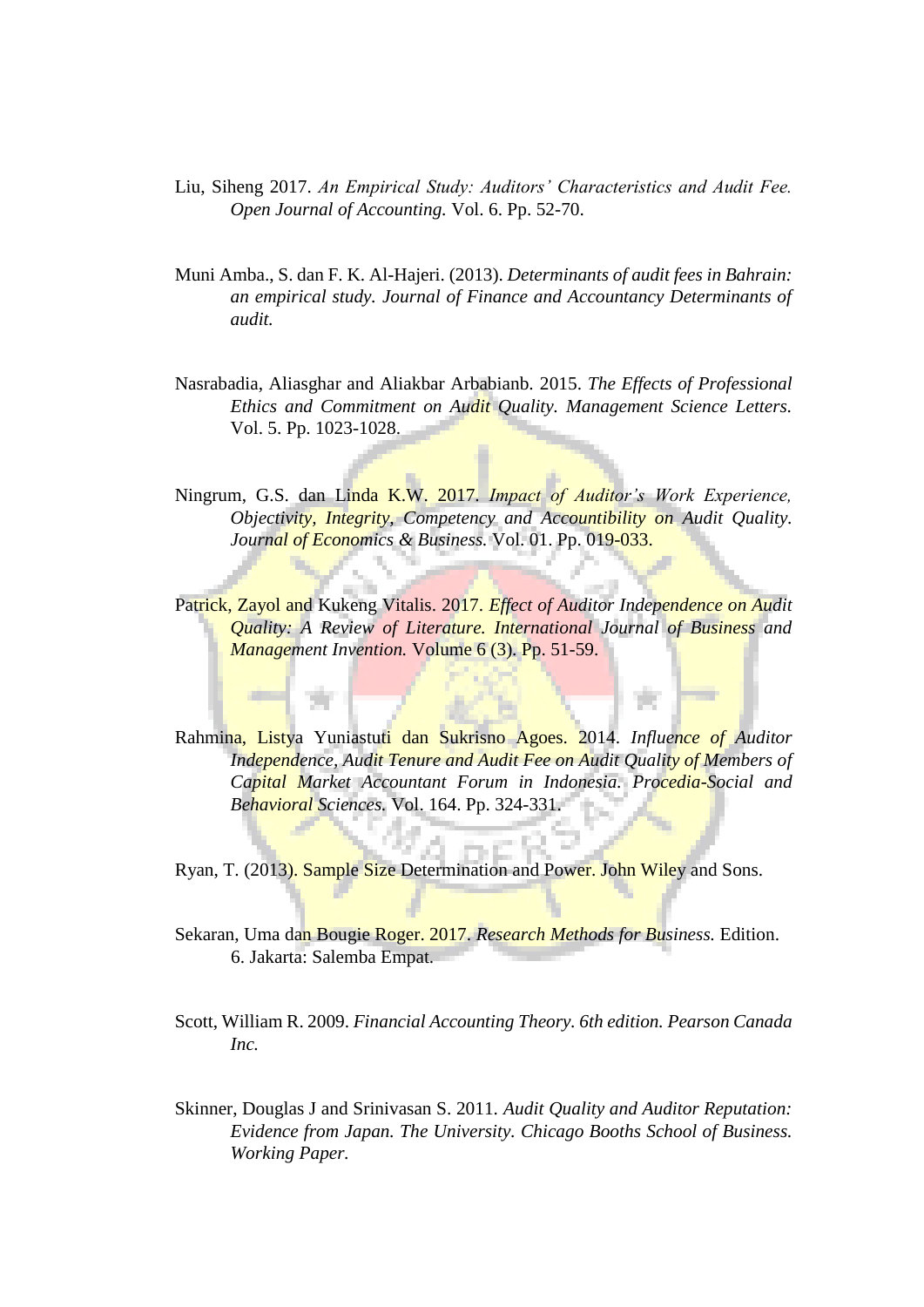- Syamsuddin, I made S. Abdul H. H. dan Mediaty. 2014. *The Influences of Ethics, Independen and Competence on The Quality of an Audit Though The Influence of Profesional Skepticism in BPK of South Sulawesi, Central Sulawesi and West Sulawesi. Journal of Research in Business and Management.* Vol.2. Pp. 08-14.
- Scribd. 2016. Analisis Skandal Tesco. <http://www.scribd.com/document/326078476/Analisis-Kasus-Tesco> (Diakses 28 Juni 2019).
- Sugiyono. 2017. *Qualitative and Combined Quantitative Research Methods (Mixed Methods).* Bandung: CV. Alfabeta.
- Sunyoto, Danang. 2013*. Accounting Research Metology.* Vol. Second. Bandung: PT. Refika Aditama.
- Surat Keputusan Institut Akuntan Publik Indonesia No. KEP.024/IAPI/VII/2008 *About Audit Fee Determination Policy.*
- Tandiontong, Mathius. 2016. *Audit Quality and Measurement.* Bandung: CV. Alfabeta.

Woodhouse, David. 2010. *"Quality Improvement through Quality Audit".*

- Worldpress. <https://lauraneviyanti.wordpress.com/2017/01/19/olympus-fracase/> (Diakses 13 Juli 2019)
- Zahmatkesh, S. Rezazadeh, J. 2017. The effect of auditor features on audit quality. Article in Press IPCA. TÉKHNE - Review of Applied Management Studies. Vol.72. Pp. 9.
- Telegraph. 2014. *The unanswered questions in Tesco's accounting scandal.* [https://www.telegraph.co.uk/finance/comment/11214948/Unansweredques](https://www.telegraph.co.uk/finance/comment/11214948/Unanswered-questions-in-Tescos-accounting-scandal.html) [tions-in-Tescos-accounting-scandal.html](https://www.telegraph.co.uk/finance/comment/11214948/Unanswered-questions-in-Tescos-accounting-scandal.html) [\(](https://www.telegraph.co.uk/finance/comment/11214948/Unanswered-questions-in-Tescos-accounting-scandal.html)Diakses 15 Juli 2019).